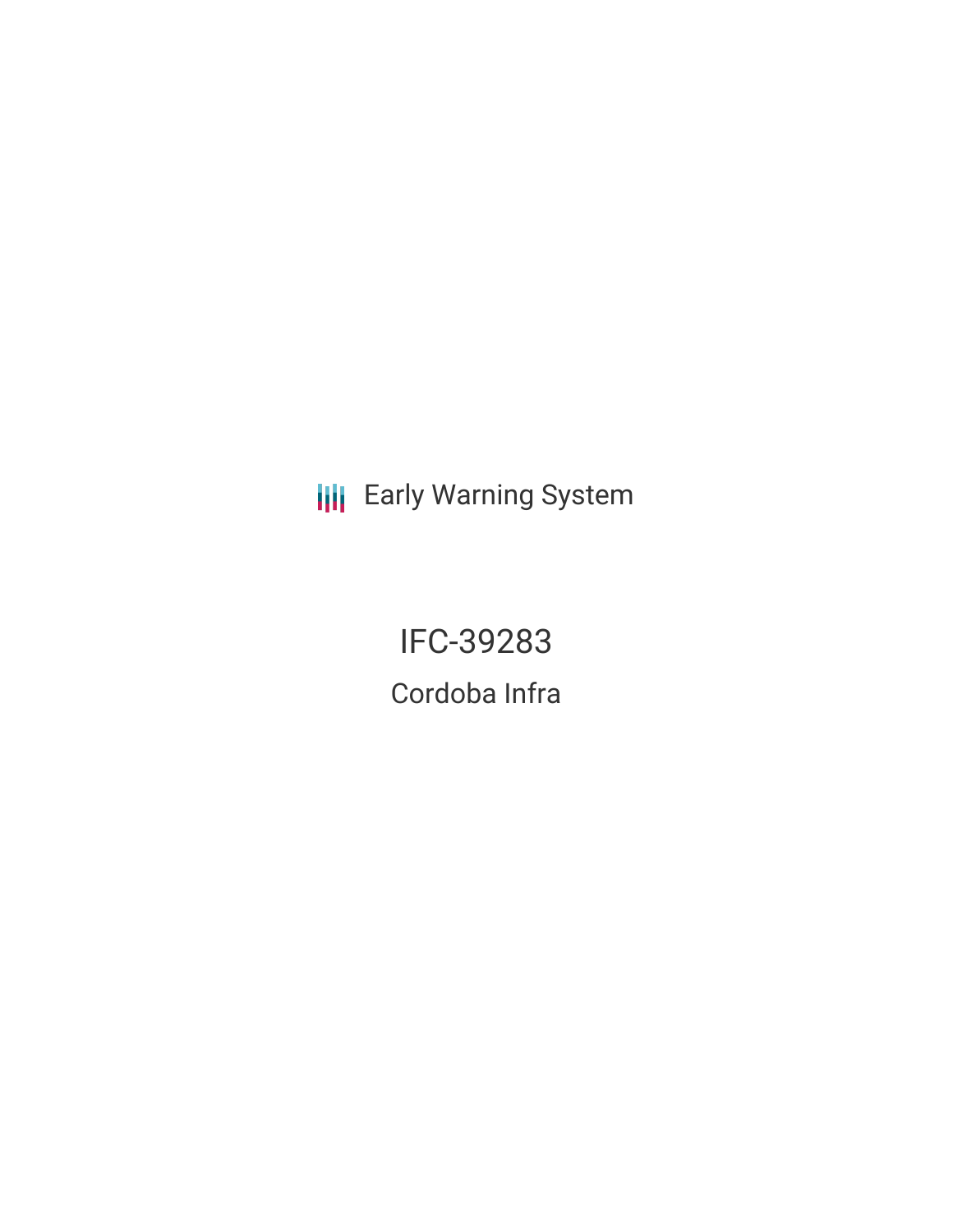

# **Quick Facts**

| <b>Countries</b>               | Argentina                               |
|--------------------------------|-----------------------------------------|
| <b>Financial Institutions</b>  | International Finance Corporation (IFC) |
| <b>Status</b>                  | Proposed                                |
| <b>Bank Risk Rating</b>        | B                                       |
| <b>Borrower</b>                | GOVERNMENT OF THE PROVINCE OF CORDOBA   |
| <b>Sectors</b>                 | Infrastructure, Transport               |
| <b>Investment Type(s)</b>      | Loan                                    |
| <b>Investment Amount (USD)</b> | \$300,00 million                        |
| <b>Project Cost (USD)</b>      | \$2,000.00 million                      |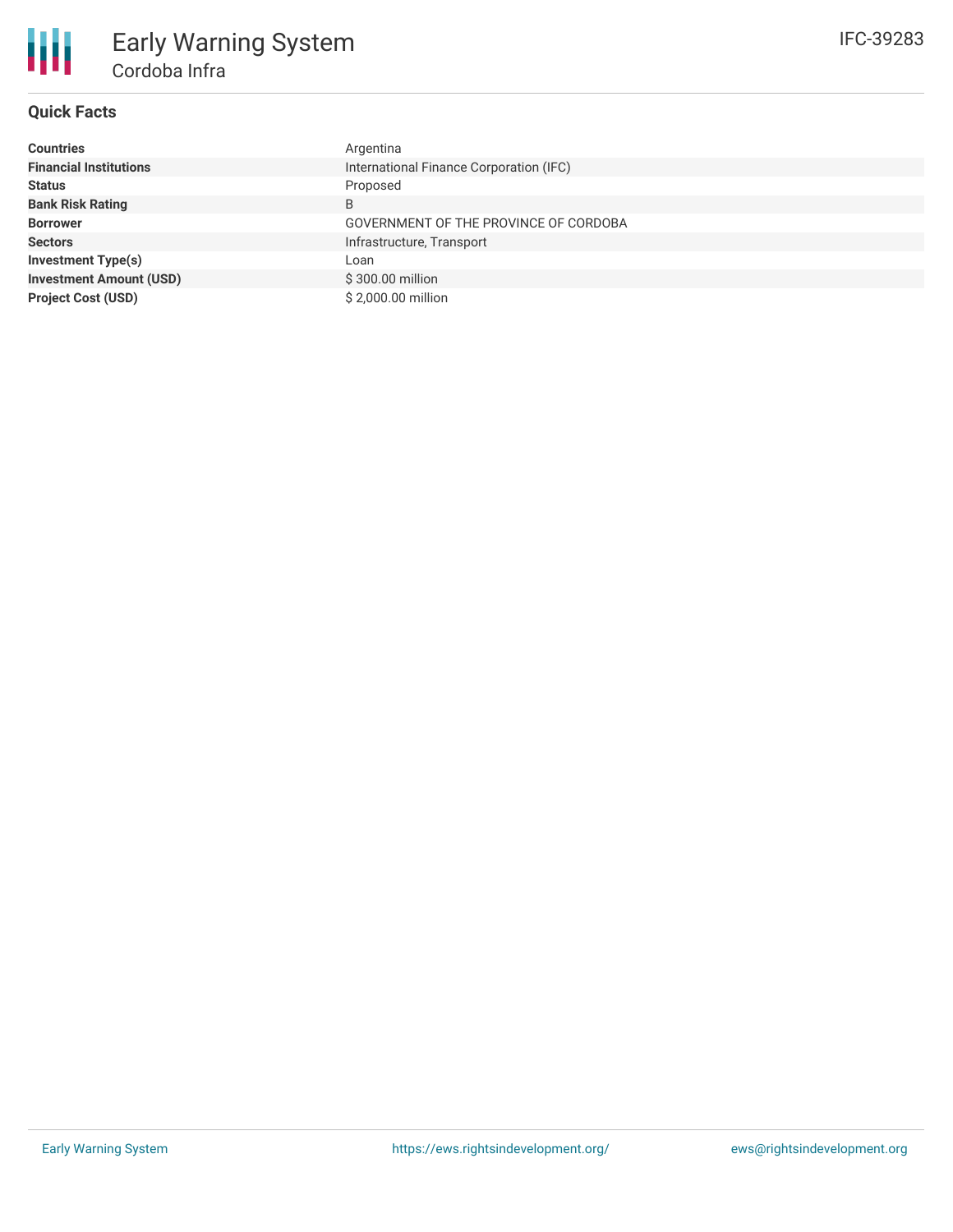

## **Project Description**

The proposed Project involves a strategic engagement with the Province of Cordoba in the transport sector, with a focus on construction and improvement of critical road infrastructure. IFC will be a financing partner and solution provider to support the Province through a corporate loan of US\$300 million and technical assistance for the development of its 2016-2019 provincial road investment program of US\$2.0 billion. IFC financing will be split in two tranches, the first for US\$100 million A Loan and US\$50 million B loan, and the second for an equivalent amount. Specifically, tranche one includes the following three components: (i) Provincial Capital Ring-Road ("Circunvalación") which involves the construction of 17 km of new dual carriage ways, underpasses and bridges to close the ring-road surrounding the capital of Cordoba. To accelerate implementation and facilitate oversight, the project has been divided in four segments to be procured separately. All construction work is expected to be developed by the concessionaire Caminos de la Sierra; (ii) Ring Road Access Avenue ("Costanera") which involves the construction of an avenue linking the main intercity bus station located at the center of the Capital City to the ring road. It includes 6 km of dual carriage ways, a bridge and other infrastructure associated with the Avenue; and (iii) Alpa-Corral Road - Provincial Route 23 which involves the pavement of 67.6 km of roads in an area with high potential for tourism. Construction is expected to last two years for the Capital Ring-Road, 12 months for the Ring Road Access Avenue, and 18 months for Alpa Corral Roads - Provincial Route 23. These two latter components will be developed directly by the Province's own road department, "Vialidad". Projects to be developed under the second tranche are not defined yet, and will be agreed with IFC once tranche one has been fully disbursed.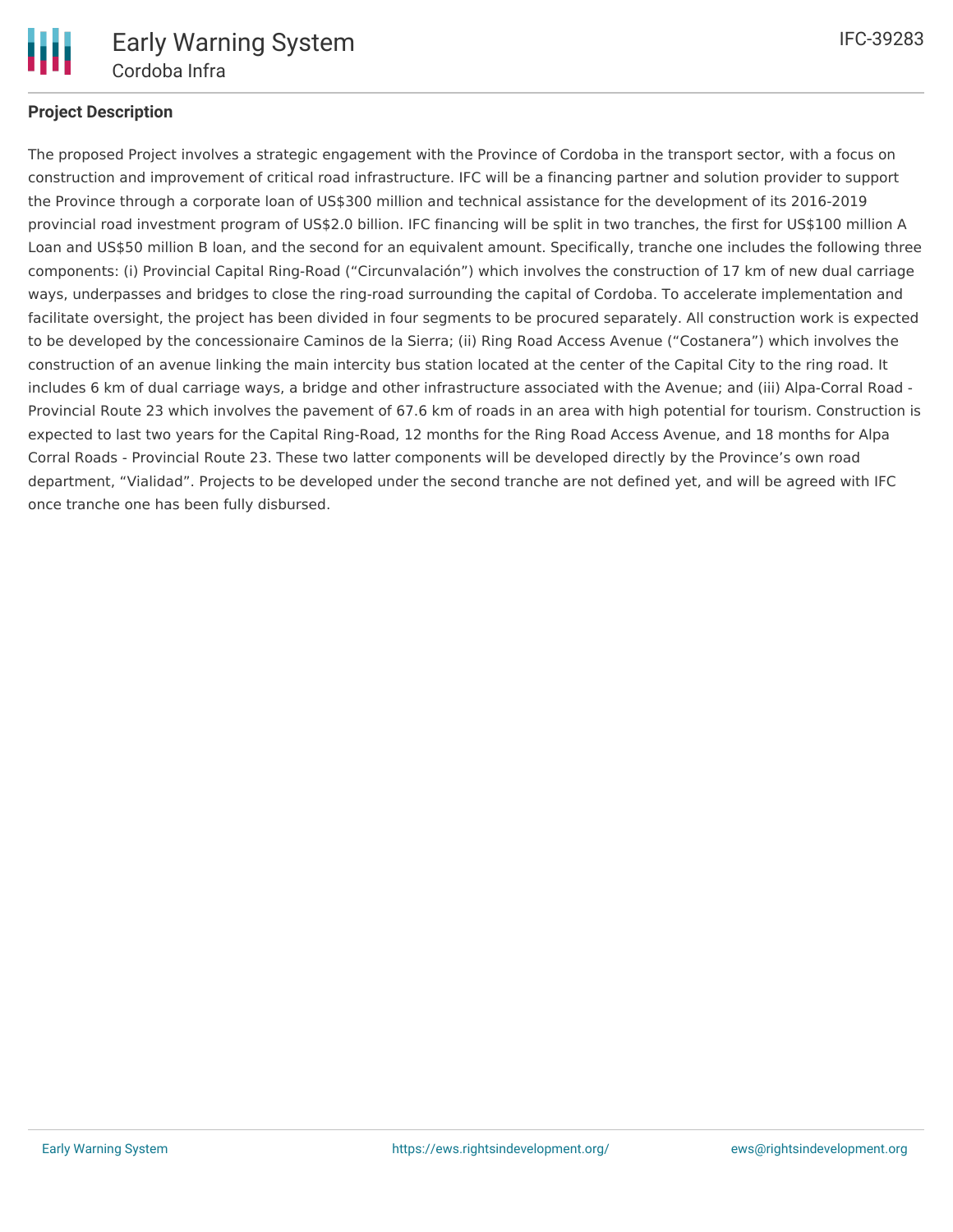### **Investment Description**

• International Finance Corporation (IFC)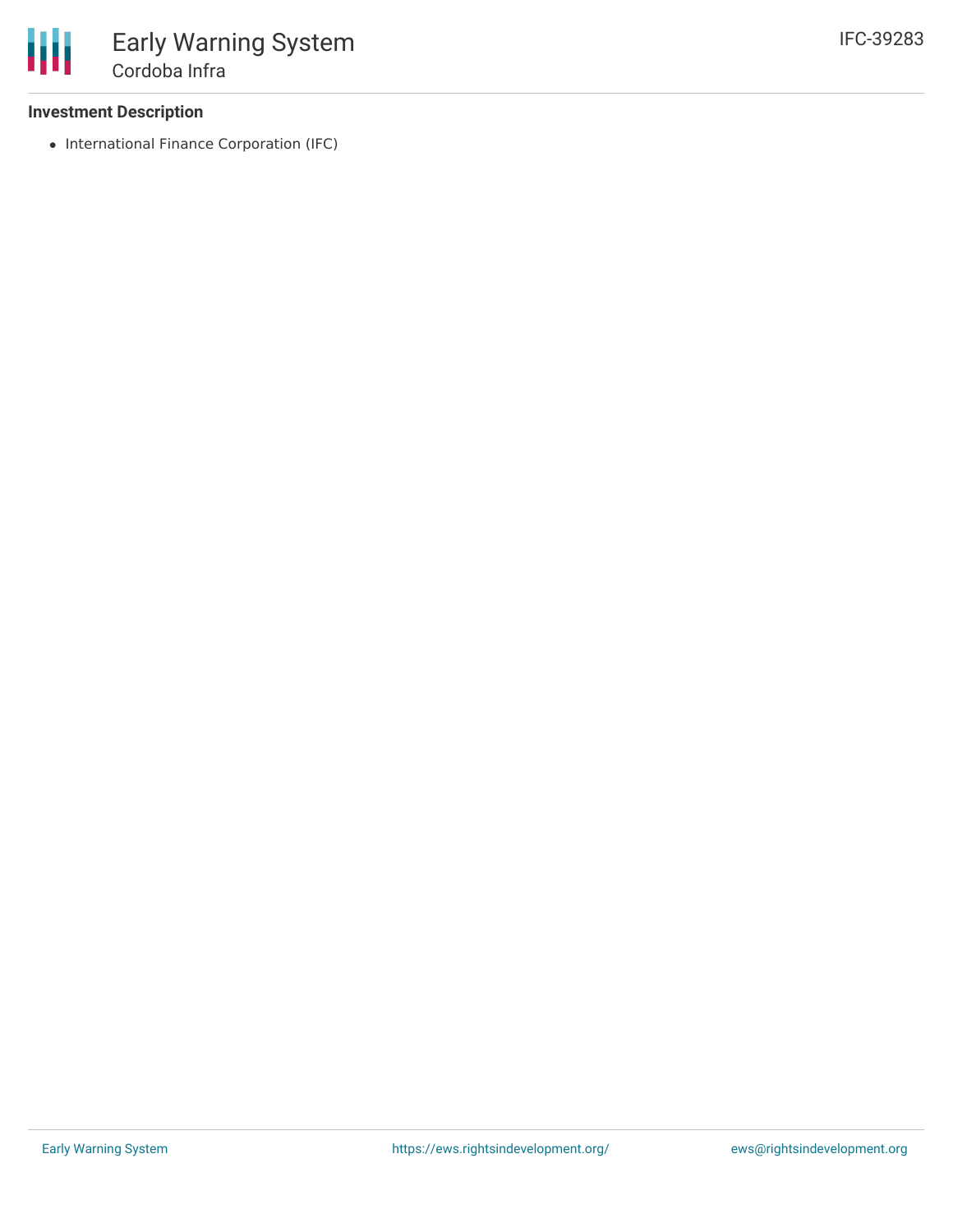

### **Contact Information**

ACCOUNTABILITY MECHANISM OF IFC

The Compliance Advisor Ombudsman (CAO) is the independent complaint mechanism and fact-finding body for people who believe they are likely to be, or have been, adversely affected by an IFC or MIGA- financed project. If you submit a complaint to the CAO, they may assist you in resolving a dispute with the company and/or investigate to assess whether the IFC is following its own policies and procedures for preventing harm to people or the environment. If you want to submit a complaint electronically, you can email the CAO at CAO@worldbankgroup.org. You can learn more about the CAO and how to file a complaint at http://www.cao-ombudsman.org/